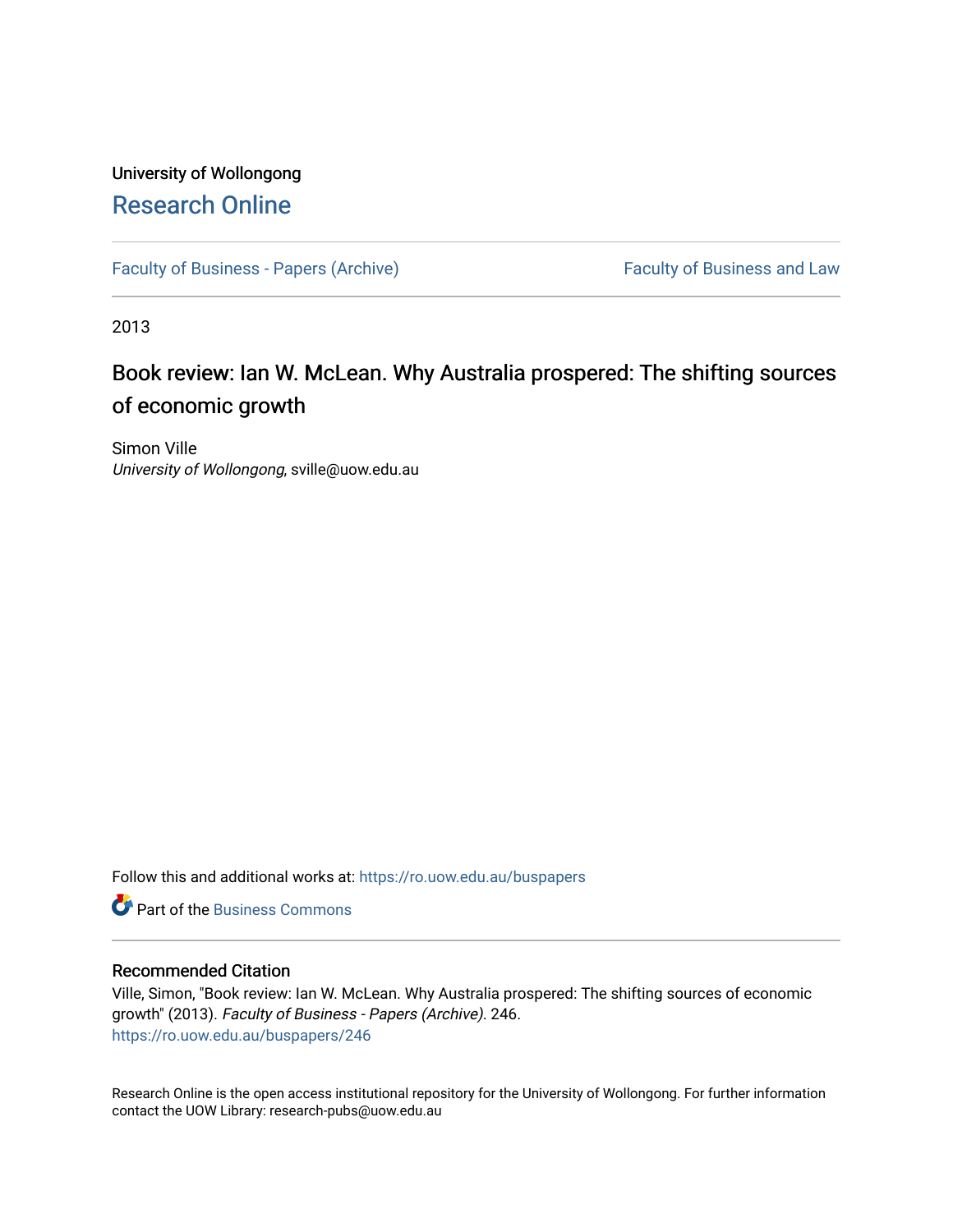# Book review: Ian W. McLean. Why Australia prospered: The shifting sources of economic growth

# **Abstract**

In a series of articles written over many years, Ian W. McLean has addressed the dual questions of how Australia attained high levels of prosperity less than a century after European settlement and why it has since remained amongst the wealthiest of nations. Although this book is not a comprehensive study of Australian economic history, it builds on this earlier body of work and brings together his answers to these questions. It is engagingly written, helped by the minimal use of technical material and the creation of counterfactual scenarios in several places. Most important of all is McLean's impressive use of the comparative approach. While arguing that Australia's path of development has been strongly shaped by international influences-immigration, investment, trade, and political institutions- he interrogates closely its performance relative to that of other specific nations to tease out national differences as well. These are appropriately selected in most cases: the role of differences in land ownership patterns and political institutions with Argentina, or the greater connection of Canada's timber and grain industries to manufacturing than Australia's wool and mining. However, New Zealand might have featured more strongly in the comparative story.

## Keywords

Australia, prospered, shifting, sources, economic, growth, book, review, ian, w, mclean, why

### **Disciplines**

**Business** 

### Publication Details

Ville, S. (2013). Book review: Ian W. McLean. Why Australia prospered: The shifting sources of economic growth. American Historical Review, 118 (4), 1170-1171.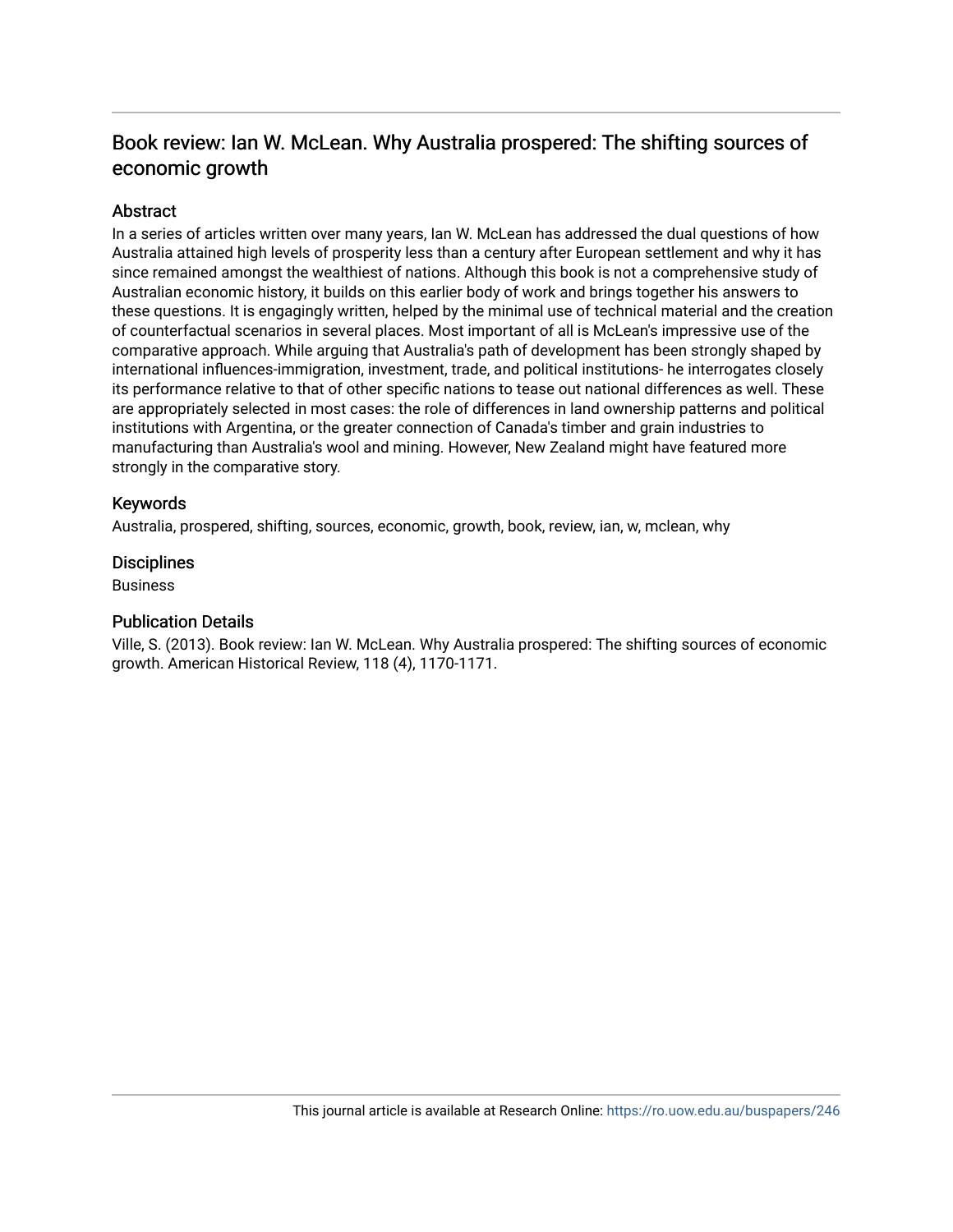IAN W. MCLEAN. *Why Australia Prospered. The Shifting Sources of Economic Growth*. (Princeton Economic History of the Western World.) Princeton, NY: Princeton University Press. 2013. Pp. xiv, 281. Cloth \$35.00, e-book \$35.00.

In a series of articles written over many years, Ian McLean has addressed the dual questions of how Australia attained high levels of prosperity less than a century after European settlement and why it has since remained amongst the wealthiest of nations. He brings together many of his answers to these questions in this book and adds some more. It is not a comprehensive study of Australian economic history, as he readily concedes, but has much to offer. It is engagingly written, helped by the minimal use of technical material and the creation of counterfactual scenarios in several places. Most important of all, though, is the impressive use of the comparative approach. While arguing that Australia's path of development has been strongly shaped by international influences − immigration, investment, trade, and political institutions – he interrogates closely her performance relative to other specific nations to tease out national differences as well. These are appropriately selected in most cases – the role of differences in land ownership patterns and political institutions with Argentina, or the greater connection of Canada's timber and grain industries with manufacturing than our own wool and mining. New Zealand, though, might have featured more strongly in the comparative story.

Overall, McLean's explanations of why Australia prospered centre on the significance of the natural resource base and its interaction with the quality of institutions. In particular, he argues, political institutions generated property rights regimes that enabled efficient and flexible exploitation of the abundant natural resources. As evidence of this, he explains how Australia avoided the 'Argentine road' of a dominant landholding elite that might crush resource diversification and economic expansion. McLean emphasises the role of the British government in supporting the extension of democracy in Australia in the 1850s and the growth of countervailing manufacturing and urban power bases. It should be noted, however, that it was not until the 1930s that Argentina's prosperity began to decline relative to Australia. There are other aspects to McLean's thesis including the effectiveness of policy responses to shocks both from natural resources windfalls and exogenous events such as the two world wars.

Whilst the focus is on natural resources and institutions, the subtitle of the book, the shifting sources of economic growth, does some work, as he provides stimulating interpretations of many phases of economic history. Not all of his emphasis is on progress. His description of the extended downturn from 1893 and the comparison with Argentina's more rapid recovery is illuminating; the latter, unashamedly, rescheduled debt and reduced interest rates payable unconstrained by thoughts of showing goodwill to British creditors. Nor will all of his interpretations go unchallenged. Attributing the policy shifts of the 1980s to Australia's trade reorientation to East Asia ignores the documented prior shifts of opinion in government and academic circles and the fact that Japan was already a major trading partner several decades earlier.